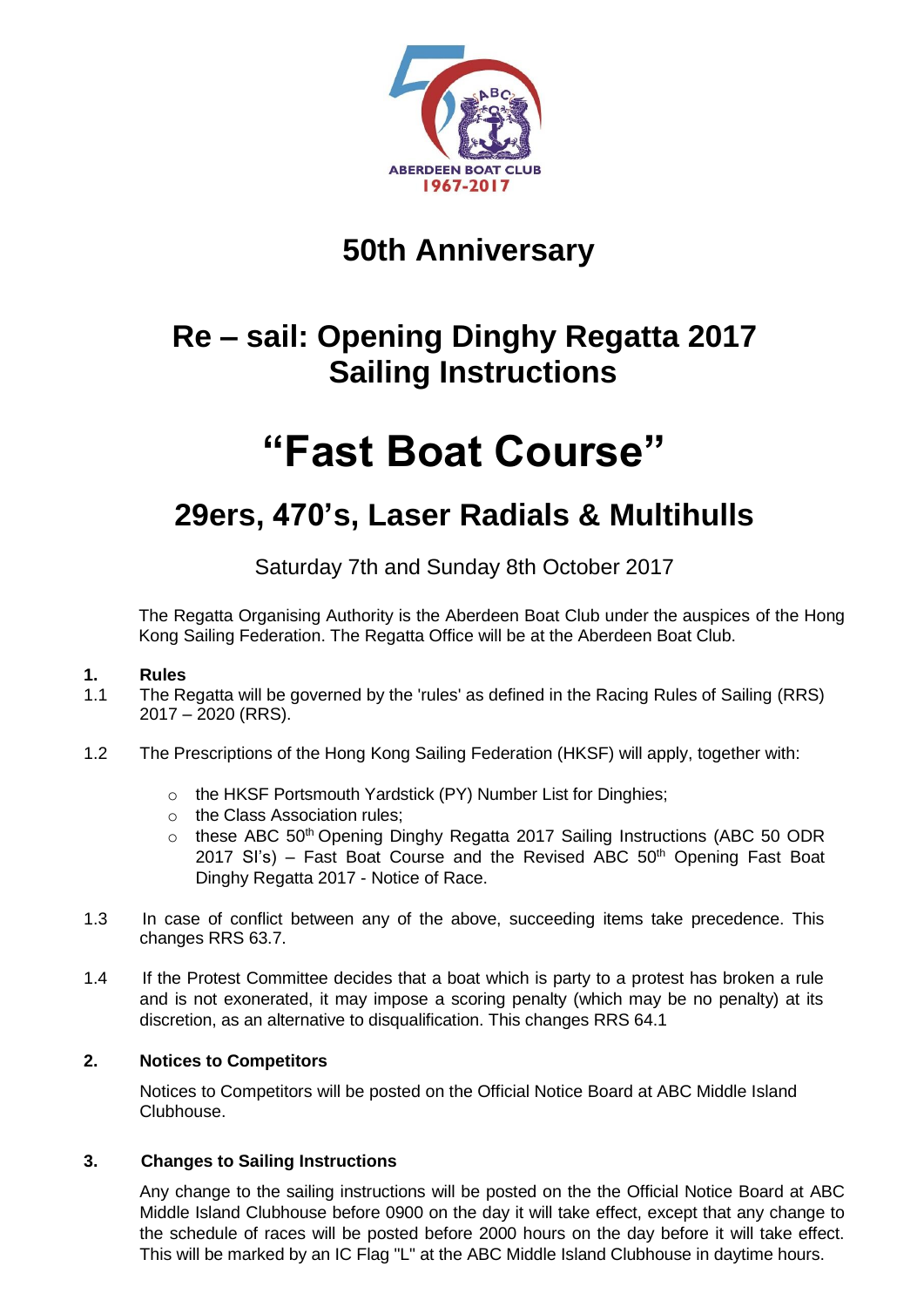### **4. Signals Made Ashore**

Signals made ashore will be displayed from the flagpole located at the ABC Middle Island Clubhouse.

#### **5. Schedule of Races**

The programme is as follows:

| • Saturday 7th October | Competitor's Briefing:                 | 09.30 hrs |
|------------------------|----------------------------------------|-----------|
|                        | Racing, first possible warning signal: | 10.55 hrs |
| • Sunday 8th October   | Racing, first possible warning signal: | 10.55 hrs |
|                        | Latest possible start:                 | 15.30 hrs |

#### **6. Class Flags**

Class Flags will be:

- 29ers "V" Flag
- 470s "K"Flag
- Laser Radial"E" flag
- Hobe 16s "T" Flag
- Other Multihulls "Q" Flag

#### **7. Racing Areas**

Racing will take place in any area west of Po Toi Island including Tai Tam bay. The location of the starting line will be determined by the race officer on the day.

#### **8. The Courses**

- 8.1 The List of Courses from which the courses will be selected on the day is set out in the Attachment A, which forms part of these Sailing Instructions.
- 8.2 The course selected to be sailed will be signalled, no later than the warning signal, by the committee boat displaying the appropriate course number, by means of a flag or board.

#### **9. Marks**

Race marks are detailed in the Course diagram: Attachment A.

#### **10. Propulsion**

For the 29er Class if the wind is consistently 10 knots or above, measured at deck level, the Race Committee may permit "pumping, rocking and ooching" by displaying the International Code Flag "O" before or with the warning signal, and these actions are permitted from the preparatory signal. This changes rules 42.1, 42.2(a), 42.2(b) and 42.2(c).

#### **11. The Start**

- 11.1 Races will be started by using RRS 26 with the warning signal made five minutes before the starting signal.
- 11.2 The starting line will be a line between a signal mast displaying an orange flag on the committee boat at the starboard end and an club buoy laid as an Outer Distance Mark (ODM) at the port end.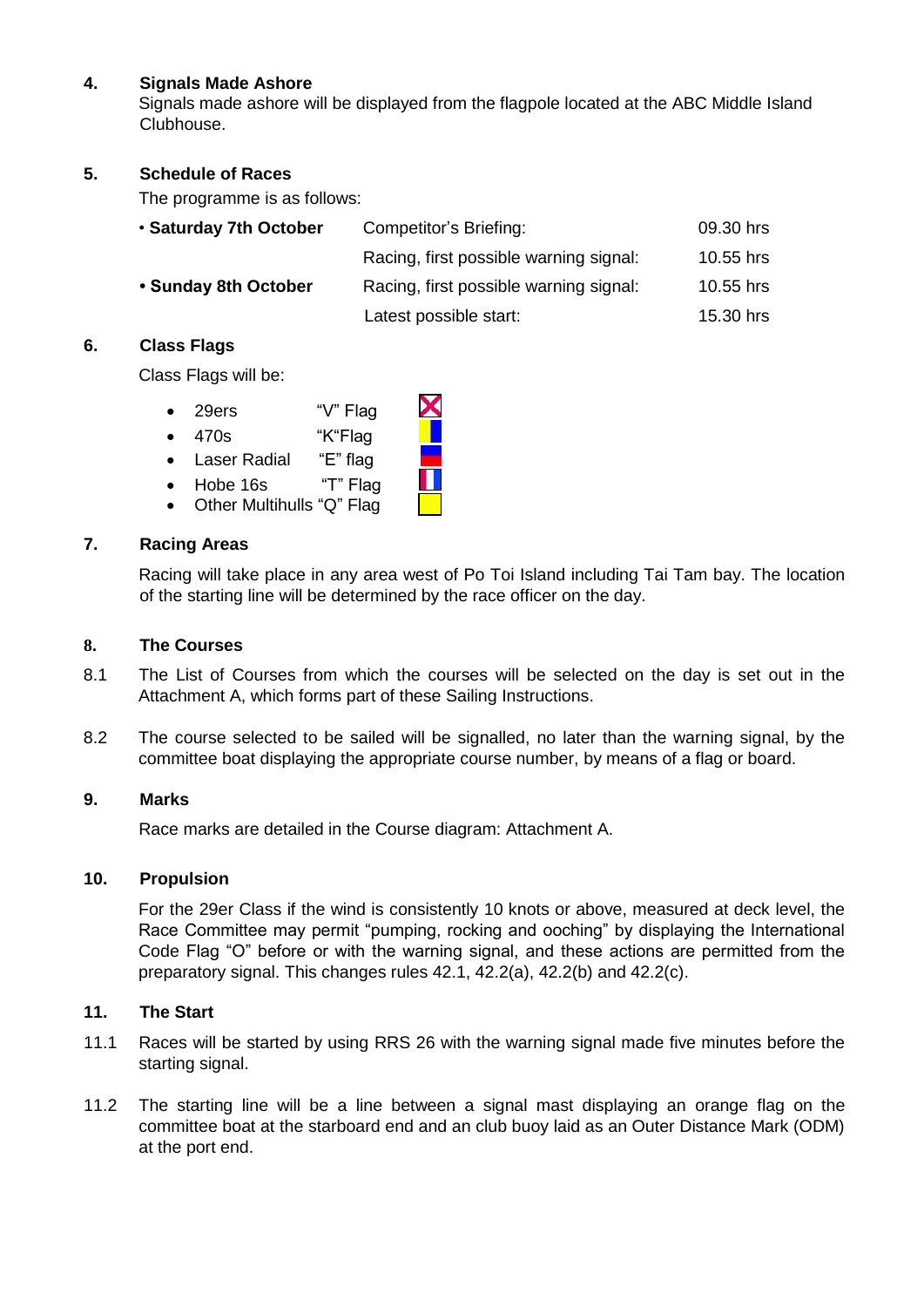- 11.3 A boat starting later than 5 minutes after her designated starting signal will be scored Did Not Start (DNS) without a hearing. This changes rule A4.
- 11.4 When Flag U is displayed as the preparatory signal, no part of a boat's hull, crew or equipment shall be in the triangle formed by the ends of the starting line and the first mark during the last minute before her starting signal. If a boat breaks this rule and is identified, she shall be disqualified without a hearing but not if the race is restarted or re-sailed or postponed or abandoned before the starting signal. This changes RRS 26, 63.1 and A5. RRS 29.1 Individual recall does not apply. The scoring abbreviation for a flag U penalty is UFD. This changes A11 Scoring Abbreviations.

### **12. Change of the Next Leg of the Course**

- 12.1 To change the next leg of the course in the context of rule 33, the race committee will lay a new mark and remove the original mark as soon as practicable. The change of course will be signalled before the leading boat has begun the leg although the new mark may not yet be in position.
- 12.2 Any mark to be rounded after rounding the new mark may be relocated to maintain the course configuration without further signalling. When in a subsequent change a new mark is replaced, it will be replaced by the original mark. When a change of course mark is replaced, it may be replaced with a mark with a white covering.

## **13. The Finish**

The finishing line will be a line between a signal mast displaying an orange flag on the committee boat at the port end and the nearby finishing mark as an Outer Distance Mark (ODM) at the starboard end.

#### **14. Time Limits and Target Times**

- 14.1 Irrespective of a course being shortened, the time limit for the first boat is 50 minutes for the 29er and Hobie Class and 75 minutes for Laser Radials and 470s. All other boats shall finish within 15 minutes of the first boat. Boats failing to finish within this time limit will be scored Did Not Finish (DNF) without a hearing. This change rules 35, A4 and A5.
- 14.2 The race will be abandoned if the first boat has not finished within the time listed.

#### **15. Arbitration**

- 15.1 Arbitration will be offered in line with procedures laid out in the RRS 2017 2020 HKSF Appendix 3.
- 15.2 Rule 44.1 is changed to permit a boat to take a 20% scoring penalty as calculated in Rule 44.3 (c) during an arbitration hearing.

#### **16. Penalty System & Protest**

- 16.1 Protest and request for redress shall be delivered to the Race Officer or placed inside the protest box at the ABC Middle Island within 90 minutes of the last boat to finish the day's racing.
- 16.2 The protest time limit will be posted on the Official Notice Board at Middle island as soon as possible.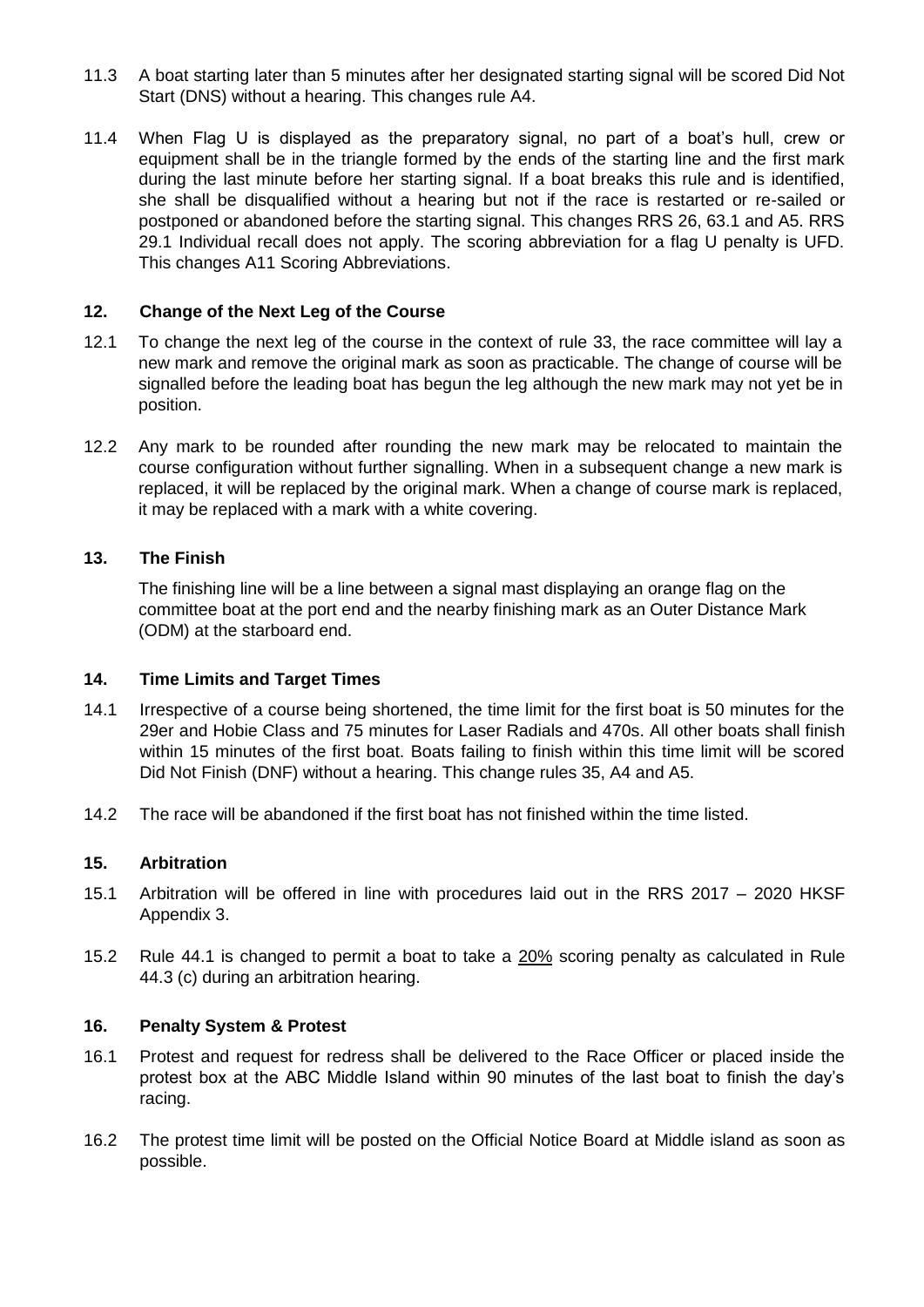- 16.3 The list of protests or requests for redress received and Hearing Schedule will be posted on the Official Notice Board at Middle Island within 15 minutes of the end of Protest Time. Hearings will be held as soon as possible after racing each day at the ABC's Middle Island clubhouse.
- 16.4 For 29ers, Hobie 16s and Other Multihulls, Rule 44.1 is changed so that Two-Turns Penalty is replaced by the One-Turn Penalty. For 470s & Laser Radials - Rule 44.1 remains unchanged.

#### **17. Scoring**

- 17.1 A maximum of 8 races will be sailed in the regatta, 3 race will constitute a series. The starts for each day's subsequent races will follow as soon as possible after completion of the previous race.
- 17.2 When five or more races have been completed, a boat's series score will be the total of her race scores excluding her worst score.
- 17.3 Results in **29er, 470, & Laser Radial** and **Hobie 16** divisions will be based on finishing time over the finish line. For **Other Multihulls** results will be calculated on corrected time using SCHRS handicap rating system.
- 17.4 Provisional results will be posted on the Official Regatta Notice board at Middle Island and on the regatta website.

#### **18. Safety Regulations**

- 18.1 29ers, 470s, & Laser Radial competitors shall sign in / sign out on the registration sheets at ABC Middle Island Race Office. Failure to sign in or back out after the race may result in penalty or disqualification, at the discretion of the Race Committee. This changes rules A4 & A5. Hobie 16 and other multihulls shall sign in by hailing the committee boat on arrival in the race area.
- 18.2 A boat which wishes to retire from the race must advise the race officer or regatta safety boats. Boats must not return to shore without doing so.
- 18.3 Communication may be made to the race officer by hail but where possible should be avoided unless made to indicate retirement or for safety reasons.
- 18.4 Personal floatation devices (PFD's) in good serviceable condition shall be worn at all times while on the water during the regatta.
- 18.5 Competitors are reminded of RRS Rule 4, Decision to Race.

#### **19. Support Boats**

- 19.1 Team leaders, coaches and other support personnel shall stay clear outside areas where the dinghies are racing from the time of the warning signal for the first class to start until all boats have finished or retired or the race committee signals a postponement, general recall or abandonment.
- 19.2 If the Race Committee hoist IC Flag K all support boats shall observe a listening watch on designated VHF safety channel and may enter the race area to assist with safety support for any competitor. If assistance is provided those competitors shall retire from that race. Coaches are requested to record those boats they provide assistance to and report it to the Race Committee via VHF or verbally by approaching the committee boat at an appropriate time. This changes RRS Race Signals, "other signals".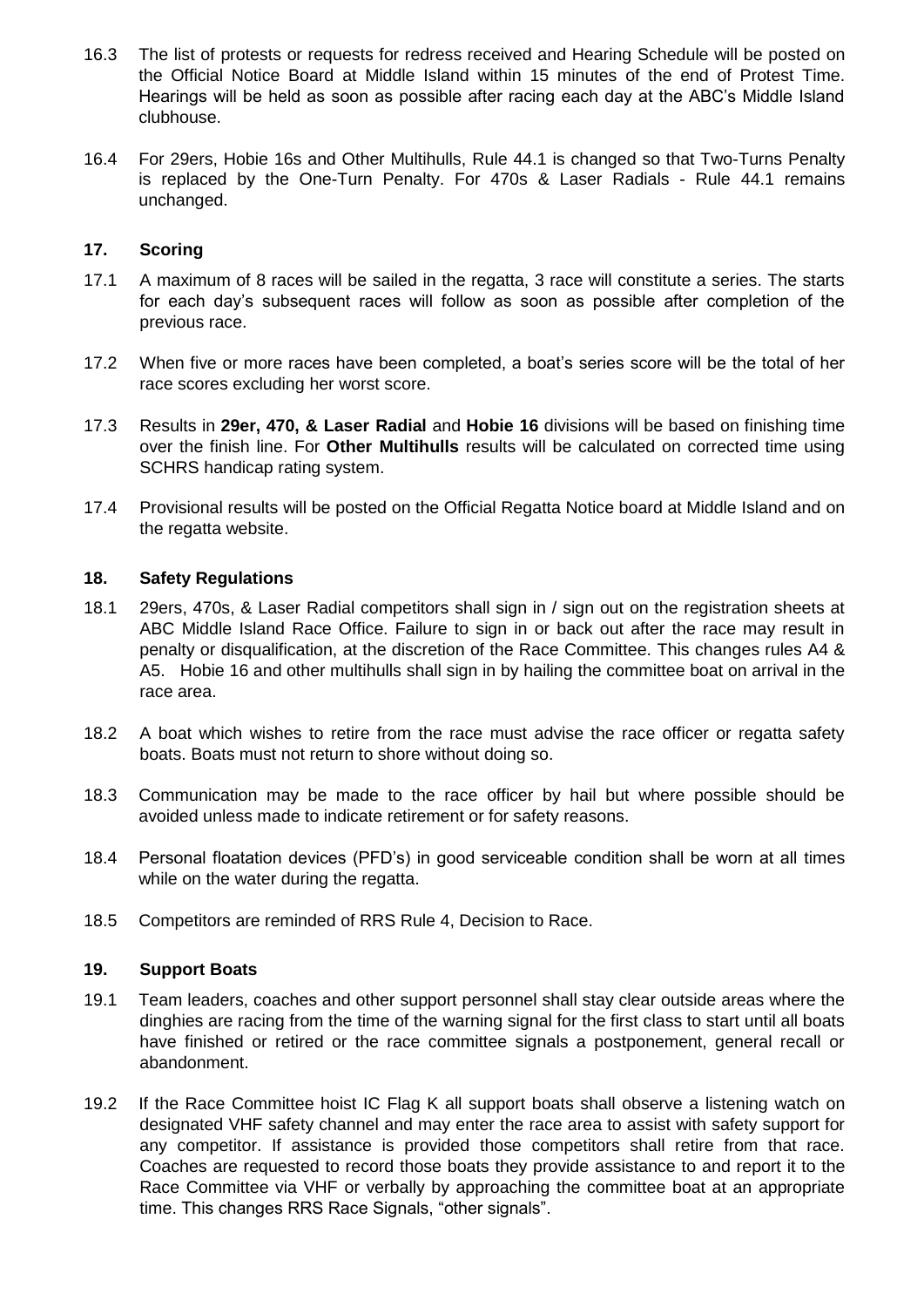## **20. Prizes**

Prizes will be awarded on the Sunday of the Regatta after racing at the ABC Middle Island Clubhouse.

## **21. Disclaimer of Liability**

- 21.1 The Aberdeen Boat Club, the Organising Committee, the Race Committee, Race Sponsors and their respective representatives, officers, members, staff and volunteers accept no liability whatsoever for any loss of life or property, personal injury and damage caused by, or arising out of the Regatta.
- 21..2 The responsibility for a dinghy's decision to participate in a race or to continue racing is hers alone. (RRS Fundamental Rule 4). In addition competitor's attention is drawn to Special Regulation 1.02 (first point) which begins "The safety of a boat and her crew is the sole and inescapable responsibility of the Person-in-charge…" Competitors participate in the regatta entirely at their own risk.
- 21.3 Helms and crews are invited to co-operate with the Organising Authority, Race Committee and ABC Sailing Office in completing the formalities of their boat entries by submission of all required information, certificates, forms, etc. within the deadline dates quoted throughout this NoR. Failure to comply will result in a boat not entering the race correctly and will require supporting evidence to be presented to the race committee to comply.

#### **22.** I**nsurance**

 All competitors shall have adequate third party liability insurance for racing. Proof of insurance will be requested of a boat entering the regatta by the organising authority who is not representing a HK club or organisation. ABC members or cadets using club boats will be insured by the organising authority.